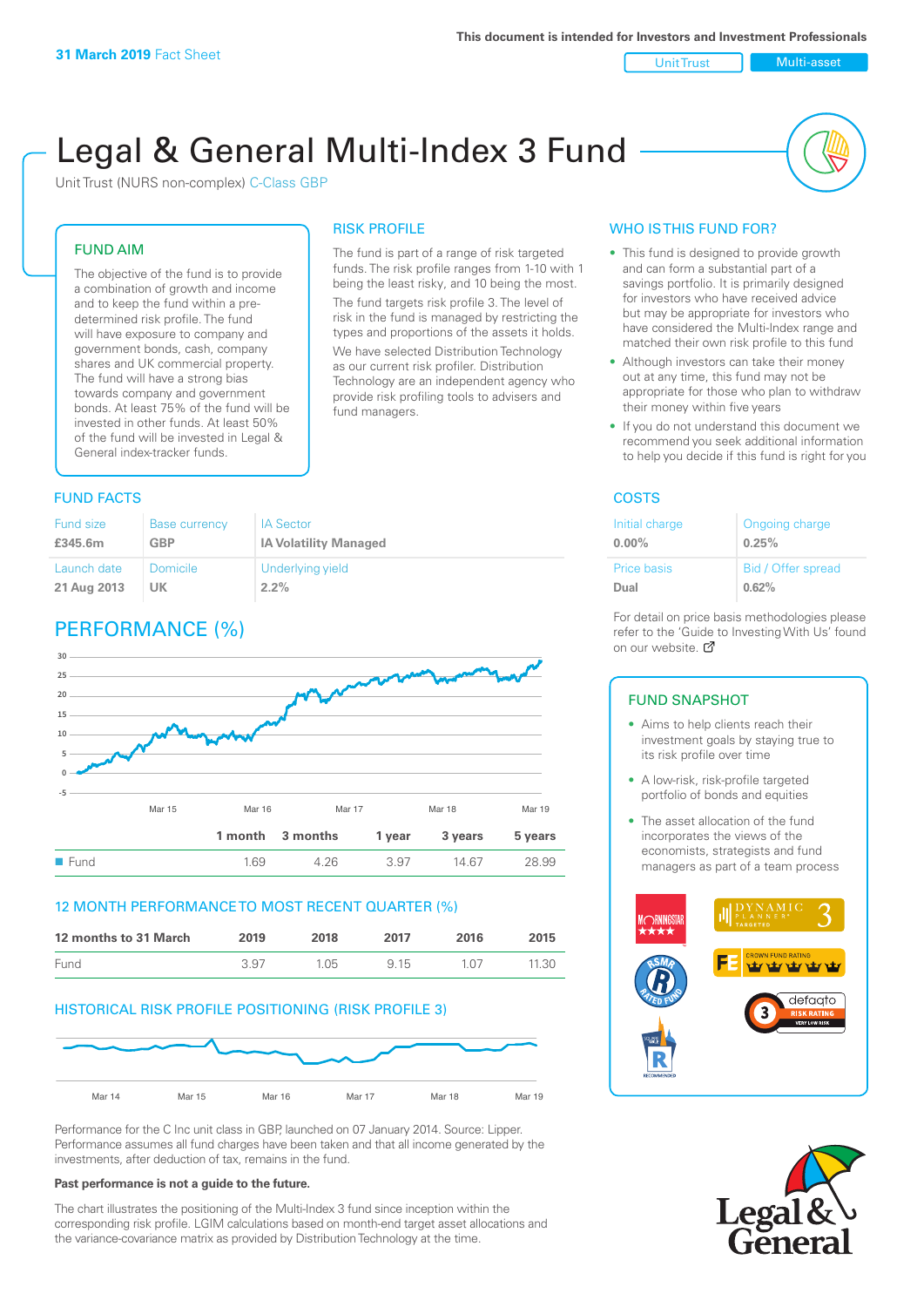## Legal & General Multi-Index 3 Fund

Unit Trust (NURS non-complex) C-Class GBP

## PORTFOLIO BREAKDOWN

All data source LGIM unless otherwise stated. Totals may not sum due to rounding.





#### FUND MANAGERS

The fund managers have responsibility for managing the multi-index fund range. They are part of the Multi-Asset Funds (MAF) team in LGIM. This team focuses on designing and managing multi-asset funds that are tailored to match the specific objectives of various client types. The team sits within a wider Asset Allocation team which combines both depth of experience with a broad range of expertise from different fields, including fund management, investment consulting and risk management roles.

## TOP 10 HOLDINGS (%)

| L&G Global Inflation Linked Bond Index Fund            | 10.2 |
|--------------------------------------------------------|------|
| <b>LGIM Sterling Liquidity Fund Class 1</b>            | 9.5  |
| L&G All Stocks Gilt Index Trust                        | 9.4  |
| L&G Sterling Corporate Bond Index Fund                 | 8.4  |
| L&G Short Dated Sterling Corporate Bond Index Fund     | 6.9  |
| <b>LGIM Global Corporate Bond Fund</b>                 | 6.7  |
| L&G Emerging Markets Government Bond (US\$) Index Fund | 5.8  |
| L&G UK Index Trust                                     | 4.9  |
| L&G US Index Trust                                     | 4.6  |
| <b>L&amp;G UK Property Fund</b>                        | 4.3  |